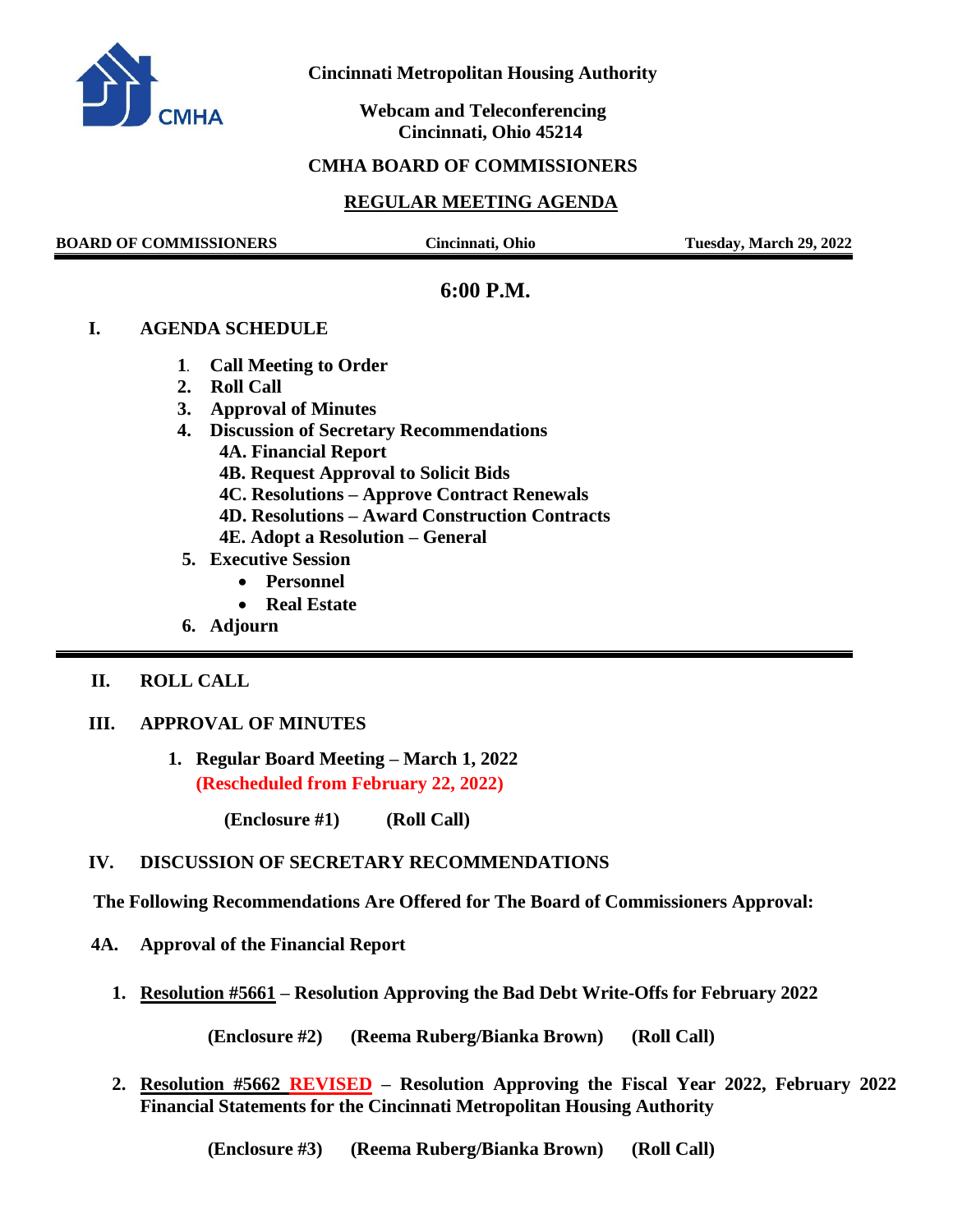- **4B. Request Approval to Solicit Bids for the following items:** 
	- **1. Resolution #5663 – Resolution Providing Authorization to Proceed with the Request for Proposals and Solicitations for General Goods and Services from Outside Vendors**
		- **1. SOL 2022-1011 – Annual and Interim Recertification Processing Services**
		- **2. SOL 2022-1012 – Remediation Services**
		- **3. SOL 2022-1013 – Tool and Equipment Rental**
		- **4. SOL 2022-1014 – Flooring Replacement and Repair Services**
		- **5. SOL 2022-1015 – Maintenance, Repair and Operating Supplies**
		- **6. SOL 2022-2003 – Answering Services for Housing Choice Vouchers**
		- **7. SOL 2022-3019 – San Marco – Hot Water Boiler Replacement**
			- **(Enclosure #4) (Janell Duncan) (Roll Call)**
- **4C. Contract Renewals:**
	- **1. Resolution #5664 – Resolution Authorizing the Chief Executive Officer of the Cincinnati Metropolitan Housing Authority to Sign the First One-Year Contract Extension Option for Solicitation 2021-1004 for Junk Removal Services with AFIST of Contractors LLC; Trustus Transportation, LLC d/b/a Trustus Maintenance & Janitorial; Swept Away Property Clean Outs, LLC; Fanci Structure Construction, LLC; The Stonestreet Group LLC; Somebody Gotta Do It LLC; Rumpke of Ohio, Inc.; Diamond Professional Contractors, LLC; and DCJ Janitorial, LLC in a Not-to-Exceed Amount of \$200,000 Annually, Per Contractor, or the Board Approved Budget, for a Maximum 5-Year Contract, Funded by Operational Funds**

 **(Enclosure #5) (Janell Duncan) (Roll Call)**

**2. Resolution #5665 – Resolution Authorizing the Chief Executive Officer of the Cincinnati Metropolitan Housing Authority to Sign the First One-Year Contract Extension Option for Solicitation 2021-7004 for Printing and Mailing Services with Jos. Berning Printing Co.; Karnak Enterprises LLC; and Specialty Lithographing Company in a Not-to-Exceed Amount of \$400,000 Annually, Per Contractor, or the Board Approved Budget, for a Maximum 5-Year Contract, Funded by Operational Funds, Administrative Fees, Management Services Funds and Development Funds**

 **(Enclosure #6) (Janell Duncan) (Roll Call)**

- **4D. Adopt a Resolution to Award the following Construction Contracts:**
	- **1. Resolution #5666 – Resolution Ratifying the Chief Executive Officer of the Cincinnati Metropolitan Housing Authority Entering Into a Contract for "Emergency" Chiller Compressor Replacement at Redding Apartments for the Amount of \$118,791.10, Funded Through Capital Funds**

 **(Enclosure #7) (Janell Duncan) (Roll Call)**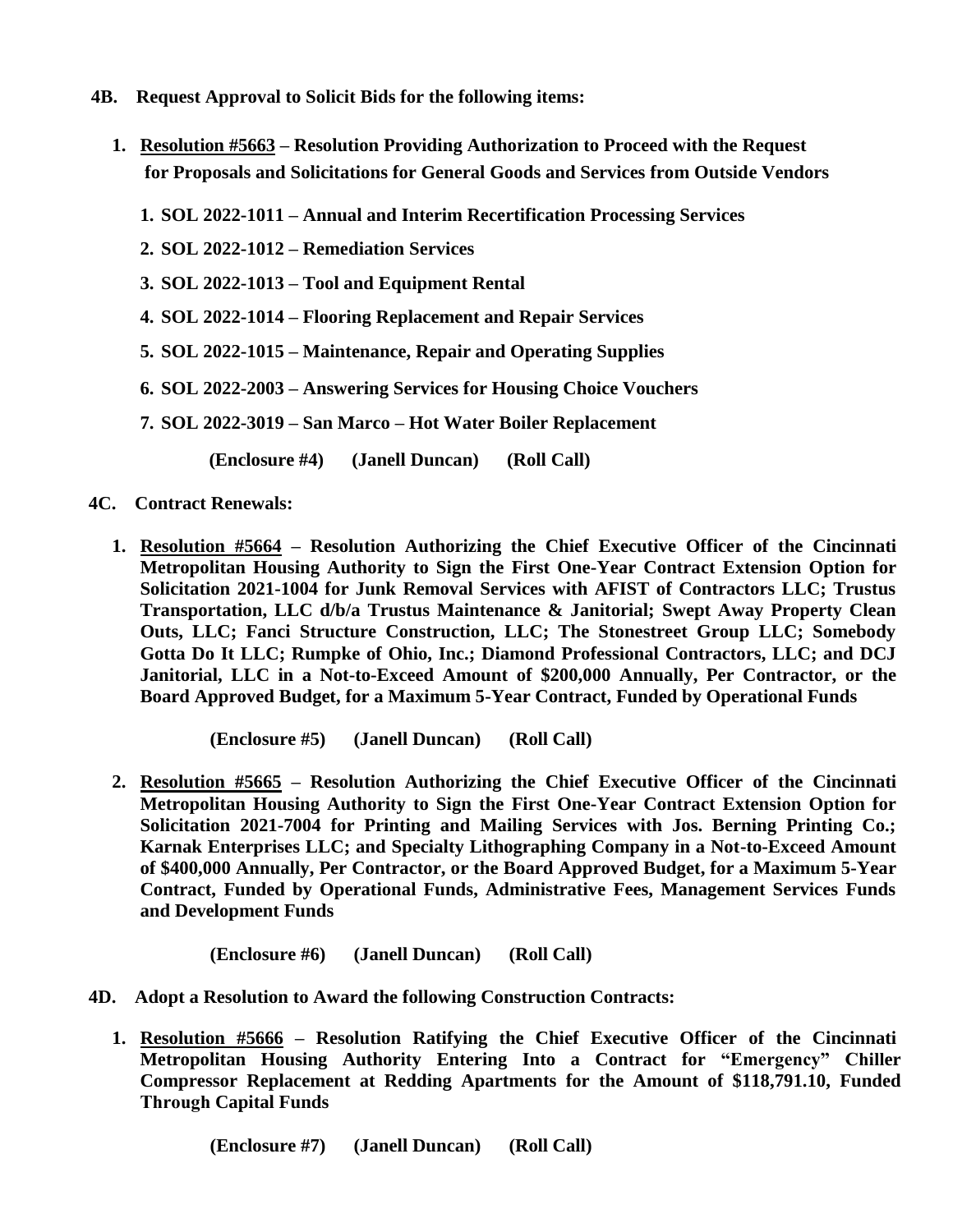**2. Resolution #5667 – Resolution Authorizing the Chief Executive Officer of the Cincinnati Metropolitan Housing Authority to Enter Into a Contract for Solicitation 2022-3011 with Blau Mechanical, Inc. for Riverview – Hydronic System Replacement for the Amount of \$179,000, Paid for by Capital Funds**

 **(Enclosure #8) (Janell Duncan) (Roll Call)**

 **4E. Adopt a Resolution – General**

**\_\_\_\_\_\_\_\_\_\_\_\_\_\_\_\_\_\_\_\_\_\_\_**

**1. Resolution #5668 – Resolution Authorizing Adoption of CMHA's Personnel Policies**

 **(Enclosure #9) (Lisa Thomas) (Roll Call)**

**2. Resolution #5669 – Resolution Authorizing the Chief Executive Officer of the Cincinnati Metropolitan Housing Authority to Negotiate and Enter Into a Contract for Solicitation 2022- 1006 for Inspection Services for Public Housing with Midwest Inspections Services, LLC in a Not-to-Exceed Amount of \$100,000 Annually, or the Board Approved Budget, for a Maximum 5-Year Contract, Funded by Operational Funds**

 **(Enclosure #10) (Janell Duncan) (Roll Call)**

**3. Resolution #5670 – Resolution Authorizing the Chief Executive Officer of the Cincinnati Metropolitan Housing Authority to Negotiate and Enter Into a Contract for Solicitation 2022- 3001 for Environmental Consulting Services with M.A.C. Paran Consulting Services, Inc.; Dominion Environmental Group, Inc. d/b/a Dominion Due Diligence Group; Bureau Veritas Technical Associates LLC; The Mannik & Smith Group, Inc.; ATC Group Services, LLC d/b/a Atlas Technical; and Terracon Consultants, Inc. in a Not-to-Exceed Amount of \$100,000 Annually, Per Firm, or the Board Approved Budget, for a Maximum 5-Year Contract, Funded by Operational Funds, Management Services Funds, Capital Grants and Development Funds**

**(Enclosure #11) (Janell Duncan) (Roll Call)**

**4. Resolution #5671 – Resolution Adopting a Change in the Procurement Policy for the Cincinnati Metropolitan Housing Authority to Reflect Changes in the Micro Purchase Aggregate and the Minimum Time Period for Submission of Bids**

 **(Enclosure #12) (Janell Duncan) (Roll Call)**

**5. Resolution #5672 TABLED – Resolution Authorizing the Chief Executive Officer of the Cincinnati Metropolitan Housing Authority to Negotiate and Enter Into a Contract for Solicitation 2022-7006 for Off-Duty Officer Scheduling/Payroll Administration with** 

**in a Not-to-Exceed Amount of \$60,000 Annually, in Addition to the Amount Paid to the Off-Duty Officers, or the Board Approved Budget, for a Maximum 5-Year Contract, Funded by Operational Funds and Management Services Funds**

 **(Enclosure #13) (Janell Duncan) (Roll Call)**

**During February 2022, fiscal year 2022, CMHA entered into no non-construction contracts with not-to-exceed maximum amounts below \$100,000. There were no construction contracts below \$100,000 in January.**